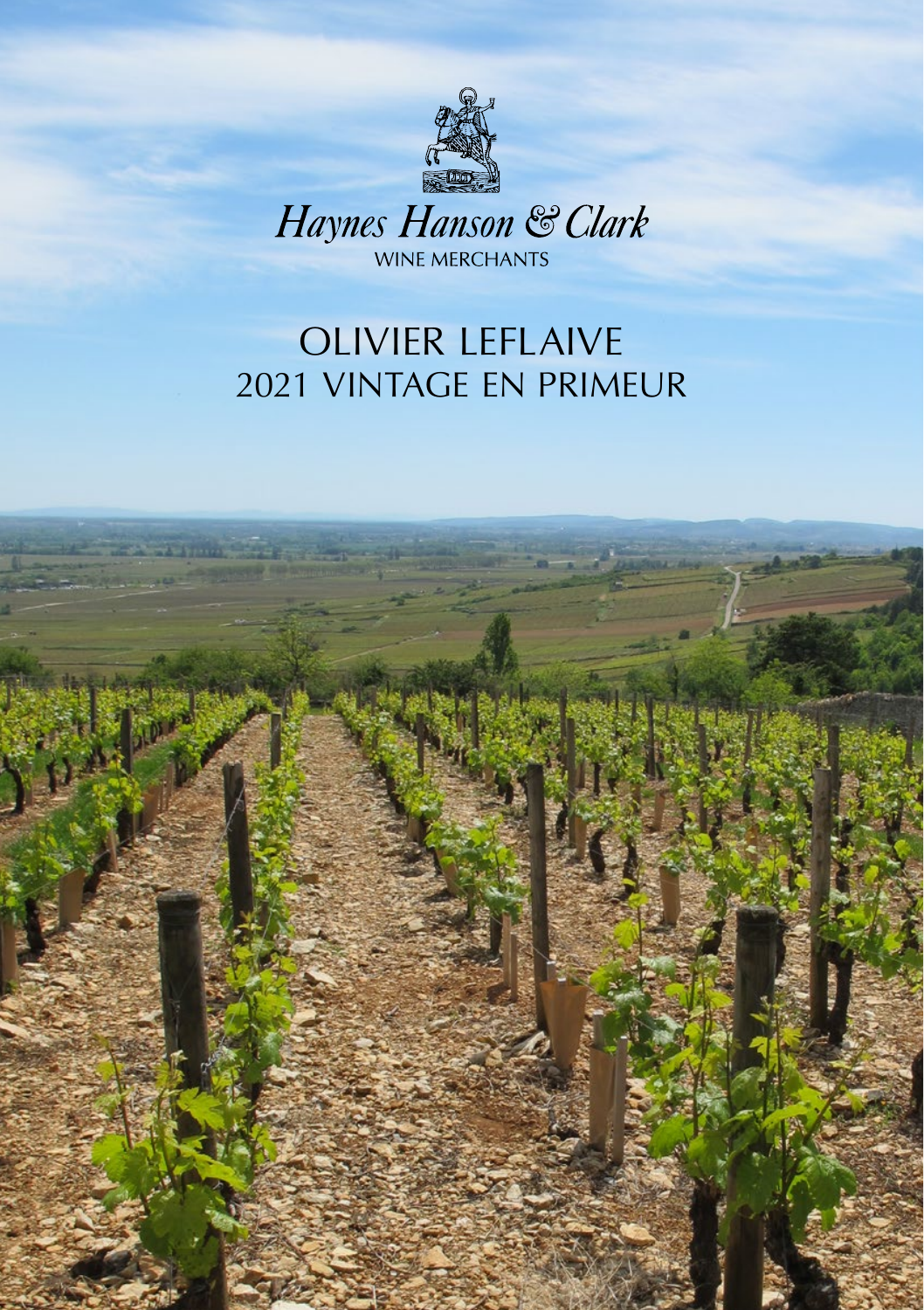# **Super wines, both in white and red - desperately slim volumes OLIVIER LEFLAIVE 2021 VINTAGE EN PRIMEUR**

#### **The Style of the 2021 Wines Whites**

We were struck by the beautiful balance of these wines. Fruit intensity is remarkable, with fine harmony between medium-weight body and lively, natural acidity. After several years when dry, hot summers have produced unusually powerful whites, this 2021 vintage is a return to classically-styled white Burgundy, for drinking when youthful, and also - for some examples - for bottle-ageing.

#### **Reds**

Colour intensity is not as deep as the three previous vintages - 2020, 2019 and 2018 but vibrant fruitiness on nose and palate are remarkable. In structure, these wines are medium-bodied, showing ample, plump fruit, with acidity and tannins in fine balance.

#### **The 2021 Growing Season**

After a cold, frequently wet winter, spring came early. Warm temperatures in late March and early April encouraged bud-burst, and for green shoots to spurt, but devastating cold air was sweeping in from Siberia. During the night of 6th/7th April temperatures dropped to between -6°C and -9°C, which frosted the young buds. The most affected villages were Puligny, Meursault and Chassagne, along with many villages further south, on the Côte Chalonnaise. Efforts to protect the vines by lighting candles between the rows were broadly ineffective. Between 60% and 80% of the harvest had been lost.

Fortunately, good weather arrived from 20th May. The vitally-important flowering period was 12th-20th June, going through speedily, in warm weather. This is always a crucial herald of fine quality: a successful flowering allows all the grapes in a given bunch to come to full ripeness together. Sunshine alternated with rains during June, July and early August. Pinot Noir vineyards had been less affected by the frost than the Chardonnays, but both needed careful, preventive treatments against mildew, to preserve sugar-creating leaves and young bunches. From mid-August, beautiful weather - though never very hot - allowed grapes to come to ripeness, for harvesting in excellent conditions towards the end of September.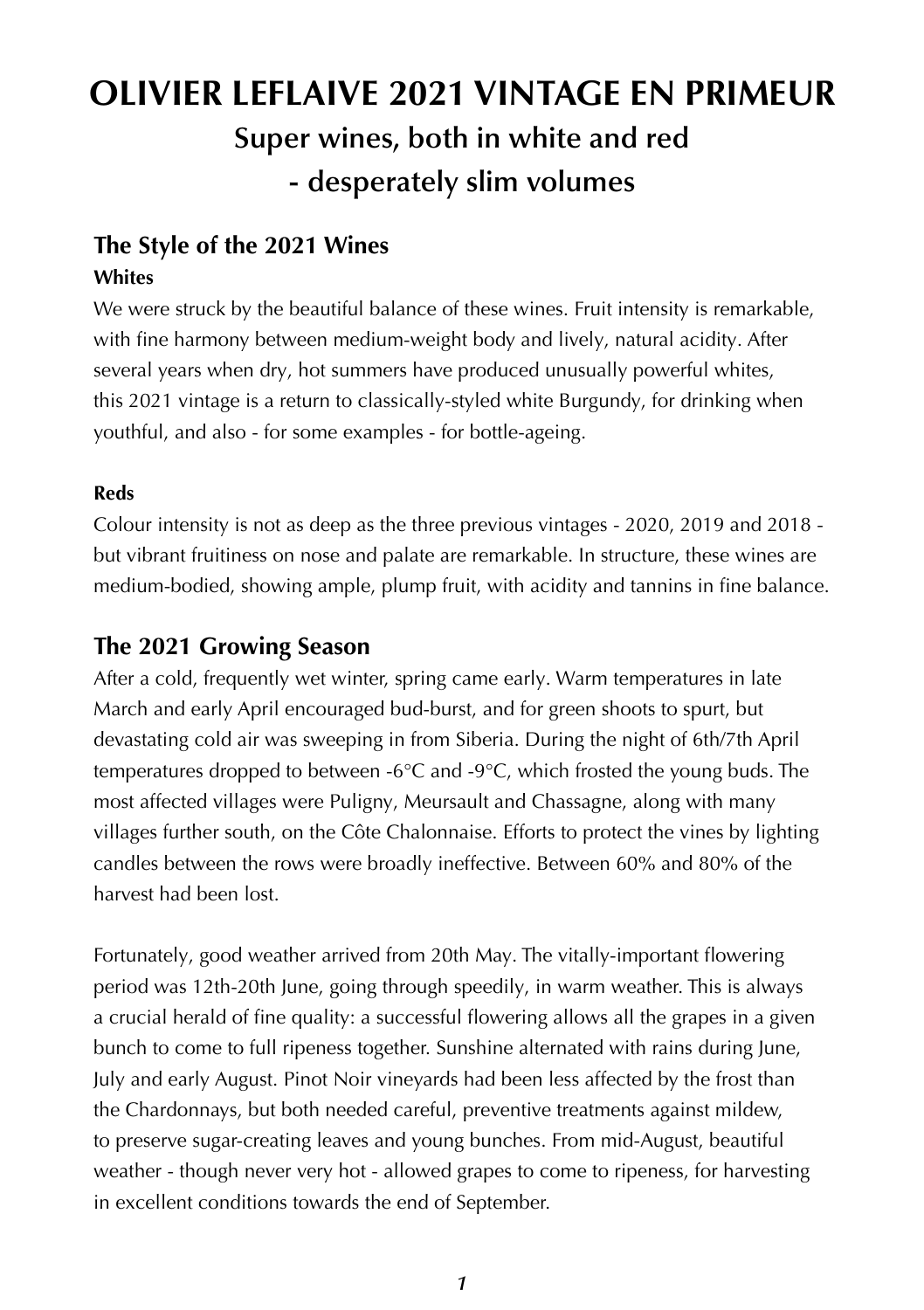### **Winemaking at Olivier Leflaive**

We have been a client uninterruptedly for Olivier Leflaive's outstanding wines ever since he started the business, with his brother Patrick, in 1984. Many wines come from their own domaine, and an increasing number from vineyards which they manage throughout the year, including the picking. Winemaker Franck Grux, with his right-hand man Philippe Grillet and their teams, are tightly focussed on the identities of each village and plot. They are severe in side-lining not only less-than-perfect grapes on the sorting tables, but also any barrels which do not merit inclusion in their finest selections. Thanks to our long-term links with this family business we have privileged, early access to many of its rarest, best-value and finest wines - several being exclusively reserved for HH&C.

#### **Buying 2021 Olivier Leflaive En Primeur**

This is an early opportunity to buy wines lying in barrel and we are rewarded by being able to select our favourite cuvées at pre-release prices. In turn, we offer you the chance to reap these same benefits. Quantities this year are seriously down on what is usual, so we urge you to let us know your wishes as soon as possible. The wines are offered in bond, excluding duty and VAT, these last being payable on shipment at the end of this year (for the earlier drinking wines), or in 2023.

#### **Ways to Order**

Please contact one of our offices (details on back cover) or purchase online at www. hhandc.co.uk

**Prices in this offer are quoted £ per case in bond UK.**

Front cover Photo: The view from Leflaive's Beaune Clos des Monsnières vineyard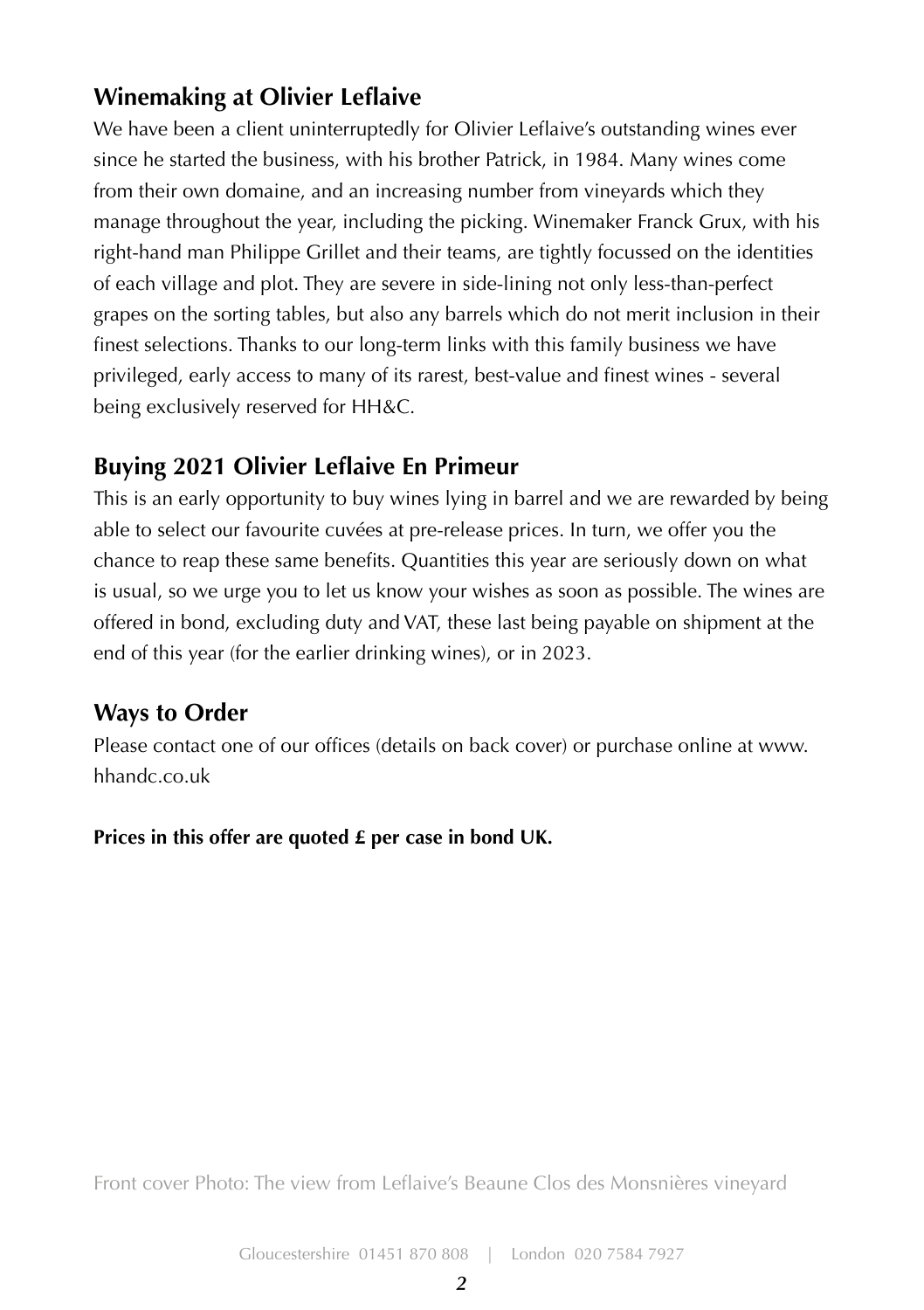Please note these wines are offered in bond UK  $f/case$ 

### In Bond

### **Bourgogne Aligoté**

#### *Olivier Leflaive 2021 12x75cl 140.00*

Grapes from the domaine's old vineyard are assembled with others which have been bought in, the juice being fermented partly in aged, small barrels, with the balance (75%) in tank. This is pale lemon-gold in colour, with impressively fresh aromas. Palate is well-rounded and succulent, with lively, good fruit on the finish (for drinking 2022-2025).

#### **Montagny 1er Cru Les Vignes Sur le Cloux**

| Olivier Leflaive 2021 | 6x75c  | 137.50 |
|-----------------------|--------|--------|
|                       | 3x150c | 154.00 |

We are delighted to introduce this new Premier Cru Montagny, replacing our regular Perrières listing, which was severely affected by frost in 2021, and where old vines are also being replanted. Les Vignes Sur le Cloux is a steeplysloped vineyard at an altitude of 310-350 metres, giving a small yield of concentrated wine, all fermented in oak barrels (of which 15% were new). Pale golden in colour, with discreetly ripe aromas, this will require at least 12 months barrel-aging to bring it to harmony and smoothness. Palate is full and rich, with fine potential to improve in bottle (for drinking 2023-2026+).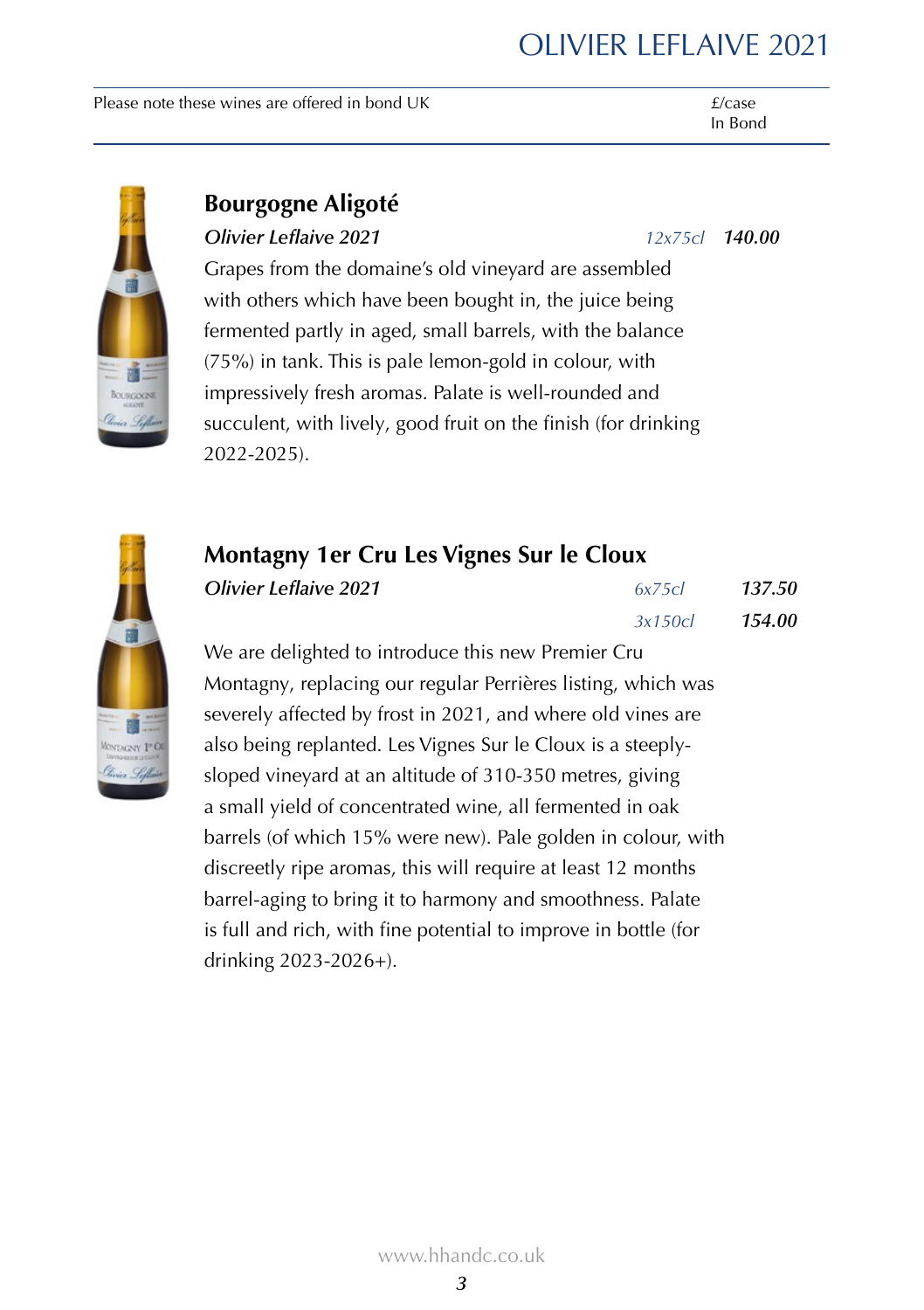Please note these wines are offered in bond UK  $f/c$ ase

In Bond



#### **Beaune Blanc Clos des Monsnières**

#### *Olivier Leflaive 2021 6x75cl 145.00*

From this south-facing, gently-sloping vineyard on the Montagne de Beaune, the view spreads out across some of Beaune's best 1st Growths: Avaux and Aigrots, to the Clos des Mouches. This vineyard has been managed by Olivier Leflaive for seven years. Vines are now fully mature, averaging over 30 years old, giving in 2021 a wine of impressive fruit intensity. It received just two lees-rousings before its second, malolactic fermentation, and none thereafter, so excellent had its concentration and balance already become. Colour is pale, greengolden, aromas are finely fragrant, palate is silkily textured, with fine, refreshing length (for drinking 2023-  $2027+1$ .

### **Saint-Romain Sous le Château**

#### *Olivier Leflaive 2021 6x75cl 165.00*

Production was greatly reduced by the frost, and only two barrels were made here in 2021. This is pale, greengolden, with very fine, fresh aromas. Alcohol level is 12.8%, the wine being medium-bodied with intense fruitiness, gentle texture, and vibrant finish (for drinking 2023-2027+).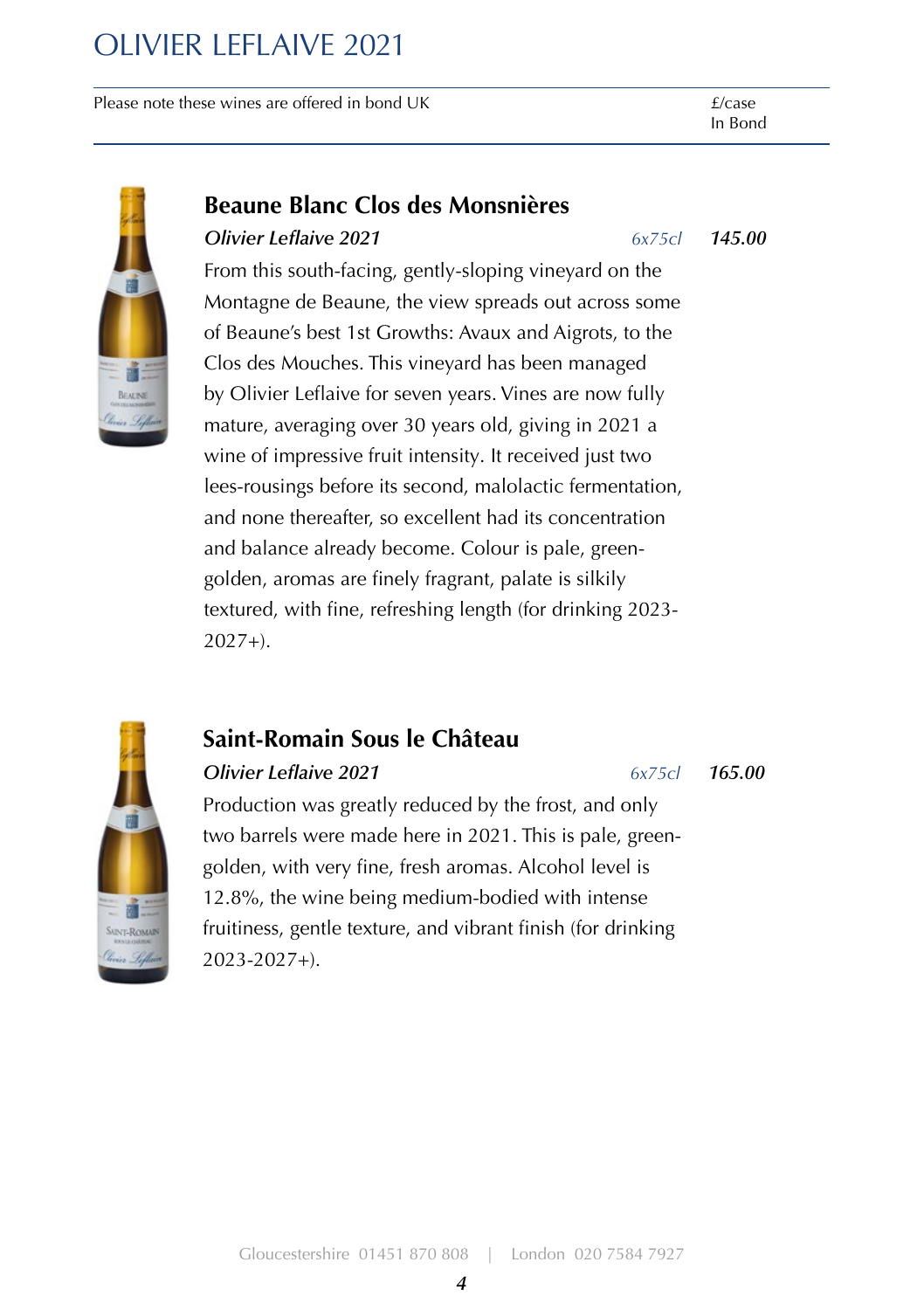Please note these wines are offered in bond UK  $f/case$ 

In Bond



#### **Saint-Aubin 1er Cru Chatenière**

#### *Olivier Leflaive 2021 6x75cl 220.00*

This is one of Saint-Aubin's most perfectly situated 1st Growths, though not one of the earliest to ripen. Cool breezes flow over it, slowing the ripening, while flavours build and freshness is retained. Colour here is greengolden, with aromas being discreet and fine. Palate is impressively full-bodied, with well-sustained middle and finely-textured, excellent concentration on the finish (for drinking 2024-2029+).



### **Meursault Meix Chavaux**

#### *Olivier Leflaive 2021 6x75cl 315.00*

The word Meix means a house, Chavaux being a compression of chef and val, signifying "uphill from the valley". The micro-climate, orientation and lime-marl soil here give a wine of sumptuous, rounded texture and soft, mild length. Normally there are over 10 barrels of this wine, but the frost put paid to that, allowing just over two barrels to be made (one of 228 litres, one of 300 litres). It is pale lemon-gold with a green tint, the nose being fine and mouth-watering. Palate is energy-packed and luscious, with beautiful, long aftertaste (for drinking 2024-2029+).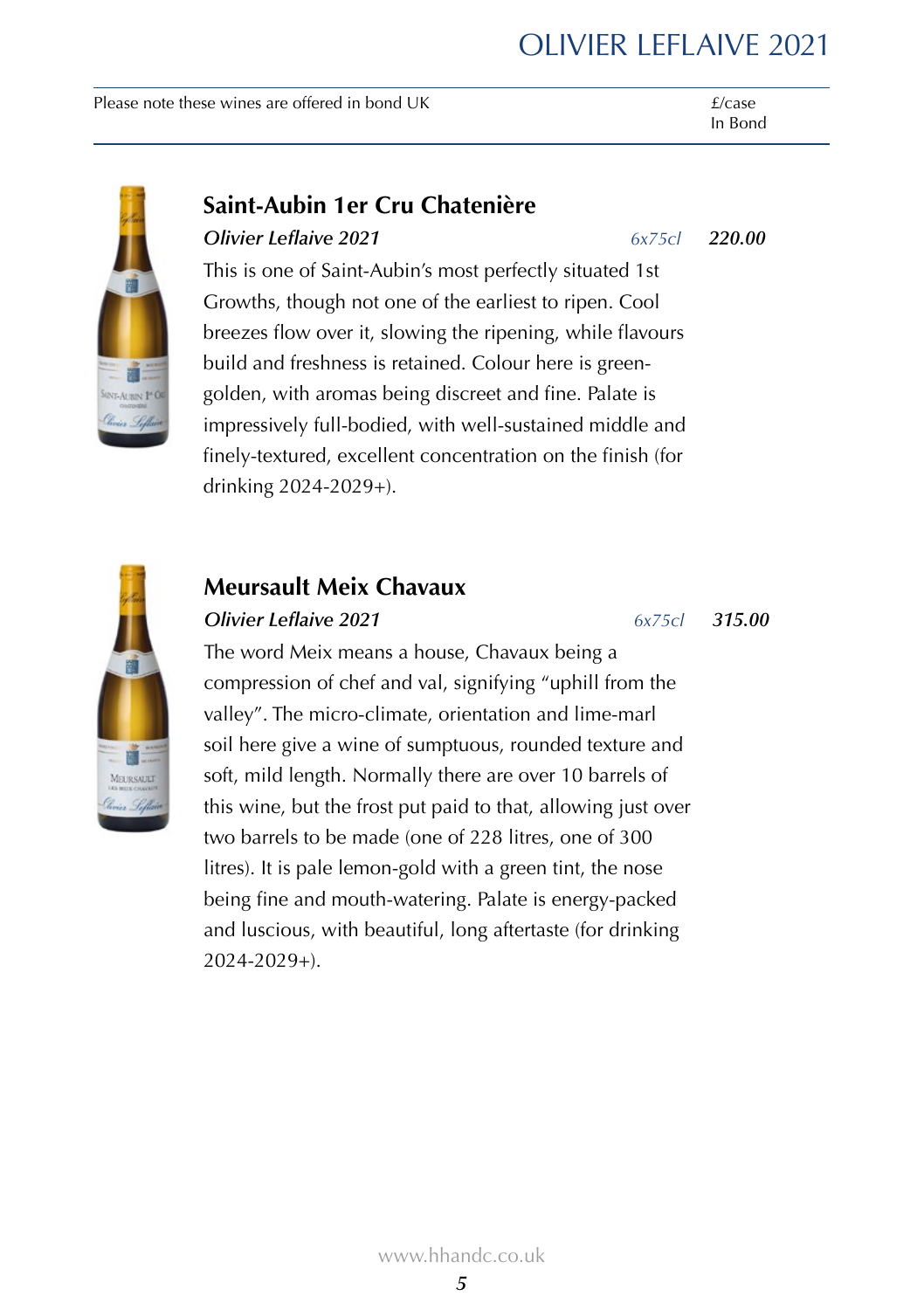Please note these wines are offered in bond UK  $f/c$ ase



#### **Puligny-Montrachet**

*Olivier Leflaive 2021 6x75cl 325.00*

*3x150cl 341.50*

Olivier Leflaive has unmatched access to superb grapes from across their home commune, to complement those from their own domaine. Bunches come from many different plots, some from the Meursault side, others from near the Chassagne border, and others from the heart of the village, just below 1st Growths like Clavoillon and Perrières. At the time of tasting, in May 2022, the wines were finishing their secondary, malolactic fermentations at different speeds, so the final cuvée had not yet been realised. Our tasting snapshot shows green-golden colour of medium depth, with perfumed, charmingly pungent fruitiness on the nose. This gives first impressions of gentleness, then a fruit intensity which thickens in midpalate, finishing creamily rich, vibrant and long. On past performance, and given the great success of the 2021 whites here, this will be a beautifully integrated, superb bottling (for drinking 2024-2030+).

Gloucestershire 01451 870 808 | London 020 7584 7927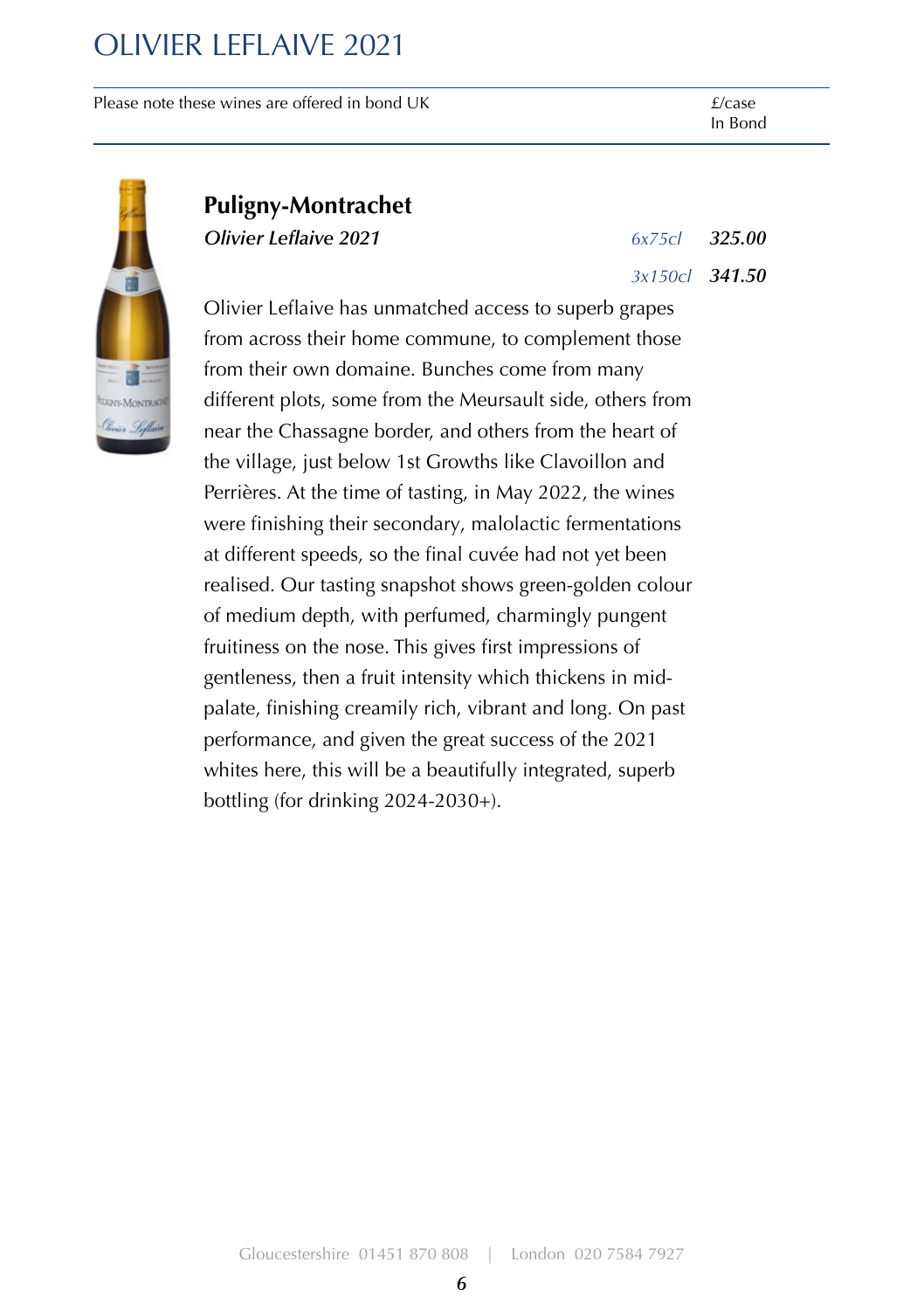Please note these wines are offered in bond UK  $f/case$ 

In Bond



#### **Volnay 1er Cru Clos des Angles**

#### *Olivier Leflaive 2021 6x75cl 265.00*

In 2021, generally the Pinots Noirs were less affected by frost damage than the earlier-budding Chardonnays, but there are still only 6 barrels of this lovely wine. The vines lie on the gentle slope between Volnay and Pommard, the wine showing the finesse, perfume and silkiness we expect from the former village, with the dense fleshiness of the latter. The grapes were so perfect that 100% whole bunches were retained for the fermentation, and the wine is ageing in one third new oak barrels. This is very deep, ruby-purple, with opulently ripe, fresh aromas. Palate starts well, and continues magnificently. There is dense fruitiness, gentle tannins, creamy, mouth-coating length and great finesse on the finish (for drinking 2025-2035).

#### **Buying Wine In Bond**

Prices in this offer are quoted  $\pounds$  per case in bond UK. Once shipped to the UK these wines will incur duty and VAT (at the prevailing rate) upon release from bonded warehouse. Any wines not delivered by our own delivery vehicles will be subject to a carriage charge.